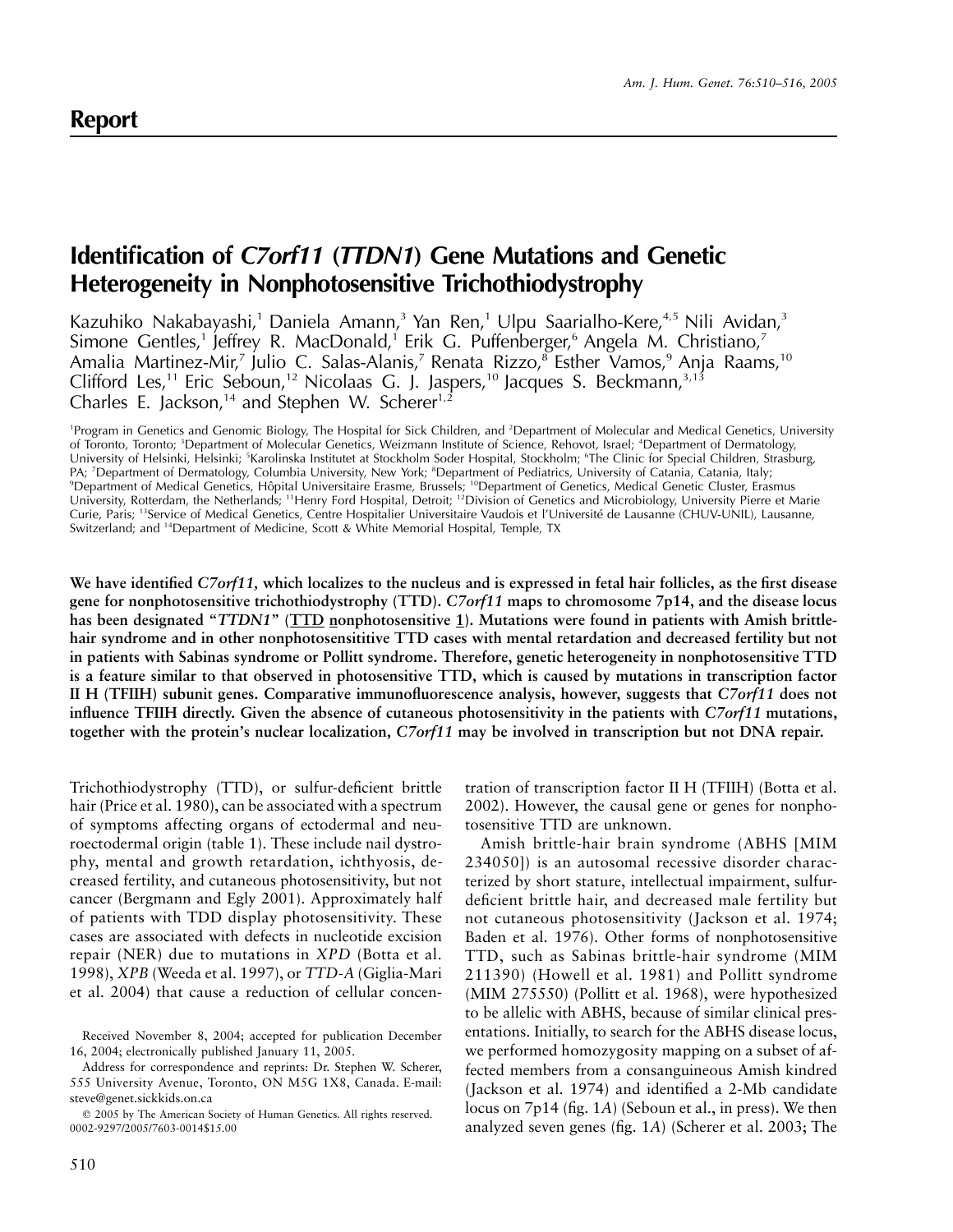

**Figure 1** Identification of *C7orf11* mutations. To screen the two exons and the 5' upstream region of the *C7orf11* gene, we used three sets of primer pairs: C7orf11-5upF/ex1R1, C7orf11ex1-F2/R3, and C7orf11ex2-F/R2 (for primer sequences, see table A1 [online only]). The cycling conditions were initial denaturation at 94°C for 3 min followed by 35 cycles of denaturation at 94°C for 30 s, annealing at 58°C for 30 s, and extension at 72°C for 60 s. PCR products were purified using microCLEAN (Microsone) and were used as the sequencing template. Sequencing reactions were performed using the Big Dye Terminator kit (Applied Biosystems), and an ABI-3730 DNA Sequencer (Applied Biosystems) was used to obtain sequences. *A,* Physical map of the 2-Mb region on 7p14 showing homozygosity in a consanguineous Amish kindred. *B,* Diagram of *C7orf11,* consisting of two exons spanning 2 kb. The coding and untranslated regions are shown as blackened and unblackened boxes, respectively. The red and blue asterisks (\*) indicate the position of the M144V mutation in the Amish kindred and the 2 bp deletion in the Moroccan siblings with TTD, respectively. Black and red bars (numbered from 1 to 11) represent the size and location of the PCR products in the deletion mapping for patient 6474. The fragments that were not amplified from patient 6474 (because of homozygous deletion) are indicated by red bars. *C,* Five affected families from the Amish kindred. Gray and blackened symbols indicated affected members, and unblackened symbols indicate unaffected members. The member of family B represented by the blackened symbol is the proband, who had a more severe phenotype, presumably due to a de novo chromosomal abnormality  $(46, XY, 14q^{-})$  (Jackson et al. 1974). The genotype at the M144V mutation site (A, wild-type; G, mutated) is shown for each member. *D,* Electropherograms for the M144V site. *E,* Representative results (from test primers 3, 4, 6, and 10) of the PCR-based deletion mapping of the *C7orf11* locus in patient 6474 (lane C, control; lane P, patient 6474). Unblackened triangles indicate the 704-bp fragment amplified by control primer DJg5/g6. The blackened triangles indicate the fragment amplified by a test primer pair. The cycling conditions were initial denaturation at 94°C for 3 min followed by 36 cycles of denaturation at 94°C for 30 s, annealing at 58°C for 30 s, and extension at 72°C for 75 s. Detailed information for the 11 test primers pairs and the control primer pair is available in table A1 (online only).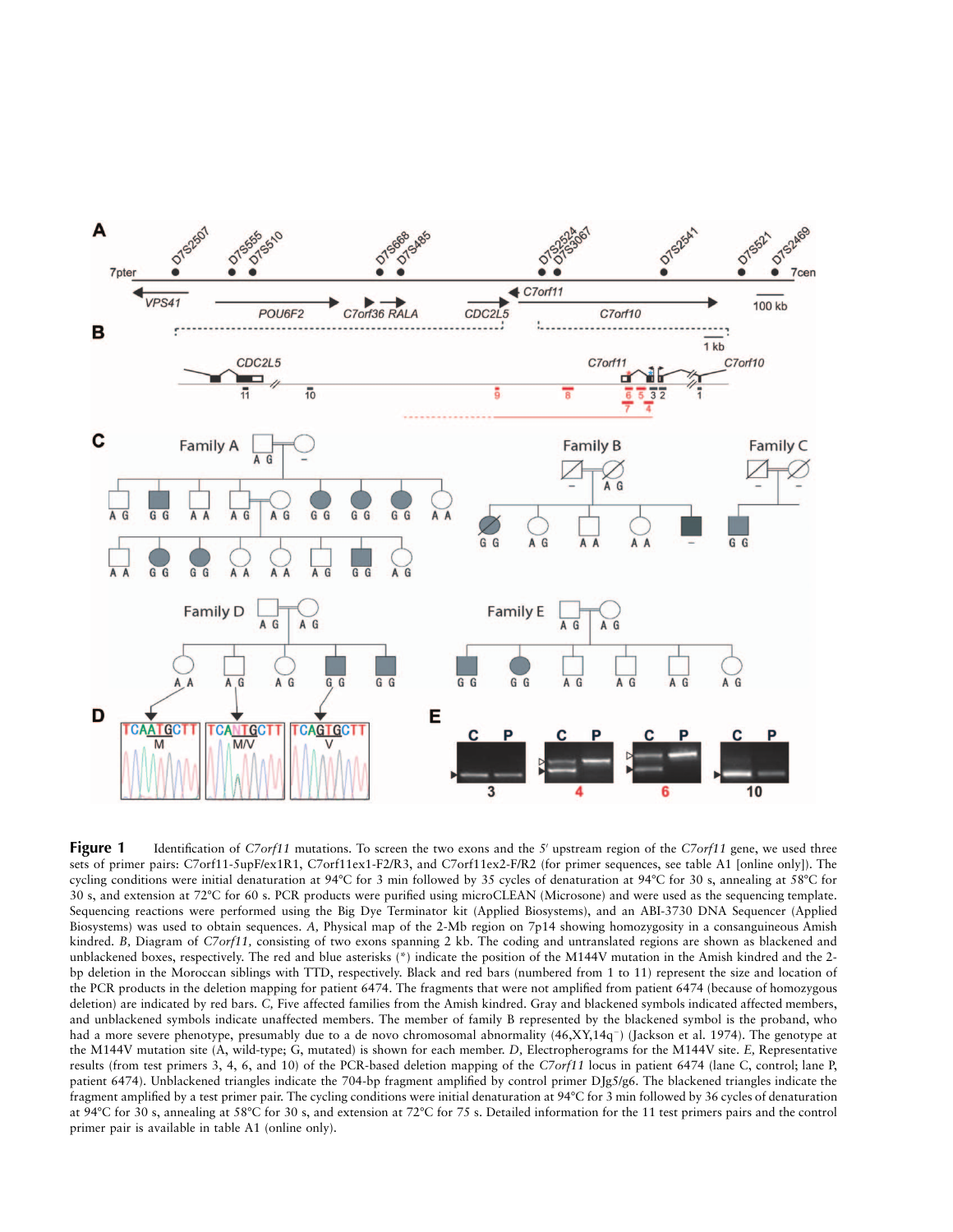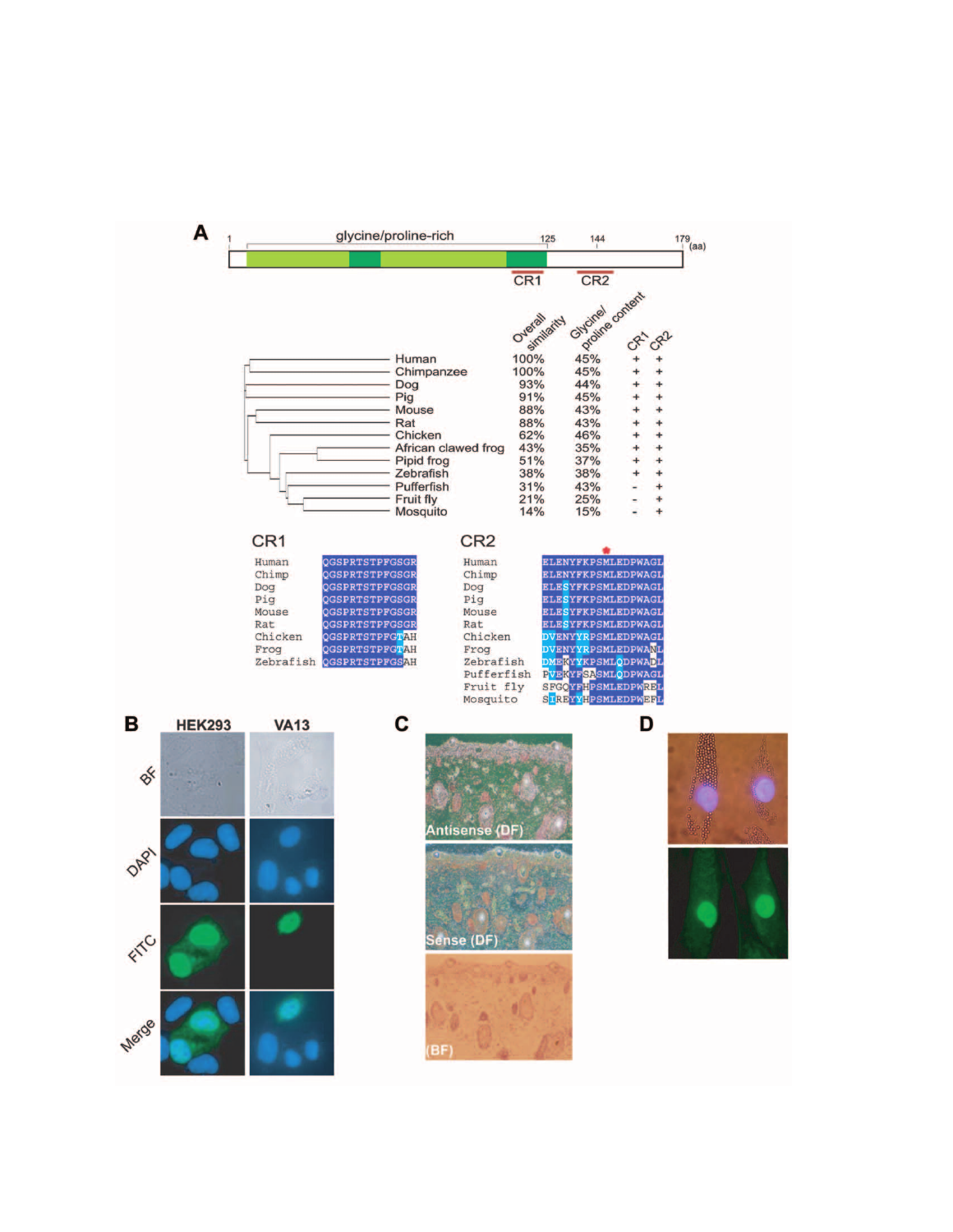Chromosome 7 Annotation Project [see Web site]) by DNA sequencing and identified three homozygous sequence variations in the affected members of family E (fig. 1*C*): a T $\rightarrow$ C variant in intron 7 of *C7orf10*, a G $\rightarrow$ A variant in exon 1 of *CDC2L5* causing an arginine-tolysine substitution (R21K), and an  $A\rightarrow G$  variant in exon 2 of *C7orf11* causing a methionine-to-valine substitution (M144V). The first two sequence variations were excluded from further analysis, because the same genotype was found in either normal controls or the unaffected parents in family E. We have shown elsewhere that *C7orf11* encodes a 179-aa protein of unknown function (Nakabayashi et al. 2002) and that it is variably expressed in many tissues, including fibroblasts and brain. By sequencing all available members of the Amish kindred, we confirmed that all 13 affected cases were homozygous for the  $A\rightarrow G$  variant and that 26 unaffected members were either heterozygous carriers (18/26) or homozygous for the normal allele (8/26) (fig. 1*C* and 1*D*). We genotyped 148 controls (296 chromosomes), including 48 unrelated Amish individuals, and confirmed cosegregation of the M144V variant in only carrier or disease chromosomes.

We then examined *C7orf11* in 12 additional cases of nonphotosensitive TTD and found two deleterious

homozygous deletions. In siblings of Moroccan origin with TTD (Przedborsk et al. 1990), we found a 2-bp homozygous deletion in exon 1 (nucleotides 187 and 188 of *C7orf11* mRNA [GenBank accession number NM\_138701]) (data not shown), which predicts a 57 aa truncated protein. In another case—an Italian patient with TTD and severe nervous-system impairment (patient 6474) (Rizzo et al. 1992)—our attempts to amplify the coding regions of *C7orf11* failed. By multiplex PCR using a primer pair that amplifies a 704-bp control fragment, we determined that part of exon 1 and the entire exon 2 of *C7orf11* were homozygously deleted, whereas the flanking genes (*CDC2L5* and *C7orf10*) were not (fig. 1*B* and 1*E*). These patients with homozygous deletions are likely to be genetically null for *C7orf11,* which might explain their more-severe neurological phenotype in comparison with that of the patients with ABHS. We did not find any mutations in the two exons and  $5'$  upstream region of *C7orf11* in the other 10 cases of nonphotosensitive TTD, including two cases of Sabinas syndrome and one case of Pollitt syndrome, which suggests that genetic heterogeneity exists in nonphotosensitive TTD. The fibroblasts derived from all but two patients with Sabinas syndrome were tested for UV sensitivity by use of various NER parameters, including unscheduled

**Figure 2** *A*, The human *C7orf11* protein. The glycine/proline–rich region is shown in green (the low-complexity regions detected by the BLASTP program are in light green). There are two highly conserved C terminal regions (CR1 and CR2) among the candidate orthologues. The evolutionary tree (*middle*) was drawn by the ClustalX program (Thompson et al. 1997). The protein sequences used for phylogenetic analysis are human C7orf11 (NCBI accession number NP\_619646) and orthologues from chimpanzee (Ensembl accession number ENSPTRP00000032652), mouse (NCBI accession number BAB27916), rat (Ensembl accession number ENSRNOP00000018746), chicken (Ensembl accession number ENSGALP00000020100), frog (*Xenopus tropicalis* [NCBI accession number NP\_989025]), pufferfish (*Tetraodon nigroviridis* [NCBI accession number CAF91712]), fruit fly (*Drosophila melanogaster* [NCBI accession number NP\_648690]), and mosquito (*Anopheles gambiae* [NCBI accession number XP\_318005]). Deduced protein sequences were derived from cDNA sequences from zebrafish (*Danio rerio* [GenBank accession number BC062385]) and pig (GenBank accession number BP456435). The dog protein sequence was predicted from the genomic DNA sequence (see UCSC Genome Browser Web site). For each species, the overall amino acid similarity with the human protein sequence, the percentage ratio of glycine/proline content in the region from the N terminus to CR1, and the presence  $(+)$  or absence () of CR1 and CR2 are shown. Multiple sequence alignments for CR1 and CR2 are at bottom. The position of M144V in CR2 is indicated by a red asterisk (\*). Identical and similar amino acids are highlighted in dark and light blue, respectively. *B,* Subcellular localization assay. Transiently expressed Myc-tagged C7orf11 in human cultured cells (transformed human embryonic kidney cells [HEK293] and SV40-transformed WI38 human embryonic fibroblasts [VA13]) was examined by immunostaining, by use of anti-Myc antibody and a secondary antibody conjugated with fluorescein isothiocyanate (FITC). Bright-field (BF), 4'-6-diamidino-2-phenylindole (DAPI), FITC, and the merged image of DAPI and FITC signals are shown for each cell line. The Myc-tagged cDNA construct for *C7orf11* was generated by inserting the coding region of *C7orf11* (nucleotides 51–590 of mRNA) in pcDNA3.1- Myc-His A (Invitrogen). DNA transfection was performed using Lipofectamine Plus (Invitrogen). Two days after transfection, cells were washed in PBS and were fixed in 50% acetone plus 50% methanol at –20°C for 15 min. The samples were blocked with 10% BSA in PBS (blocking buffer) for 1 h and were incubated in blocking buffer containing anti-Myc antibody (Santa Cruz Biotechnology) for 45 min. Cells were washed three times with PBS, were incubated with FITC-conjugated anti-mouse IgG antibody for 30 min, and were washed three times with PBS. After DAPI staining, the samples were analyzed by deconvolution microscopy (Zeiss). *C,* In situ RNA hybridization for *C7orf11* on human fetal skin tissue. A 556-bp cDNA fragment (corresponding to nucleotides 303–858 of mRNA) was subcloned in pCR-Script (Stratagene) and was used as template DNA to synthesize [<sup>35</sup>S]UTP-labeled riboprobes. [<sup>35</sup>S]UTP-labeled riboprobes (sense and antisense) were hybridized to the sections. Radioactive signals were detected by autoradiography with 38 d of exposure. Slides were counterstained with hematoxylin-eosin and were photographed under dark-field (DF) and bright-field (BF) illumination. The signal detected in epidermis and hair follicles is specific to the antisense probe. The detail conditions used for hybridization, washing, and signal detection were described elsewhere (Saarialho-Kere et al. 1992). *D,* Normal level of TFIIH in fibroblast cells from one of the Moroccan siblings with the 2 bp deletion. Mixed DAPI/phase contrast image (*top*) showing a normal (with large beads) and TTD (with small beads) cells. Immunofluorescence with anti-XPB antibody (*bottom*). For exact quantitative comparison of fluorescence signals between normal and TTD fibroblasts without slideto-slide variability, two types of fibroblasts were preloaded with cytoplasmic plastic beads of different sizes (large beads for normal and small beads for TTD) and then were mixed, cultured overnight, and processed for immunofluorescence.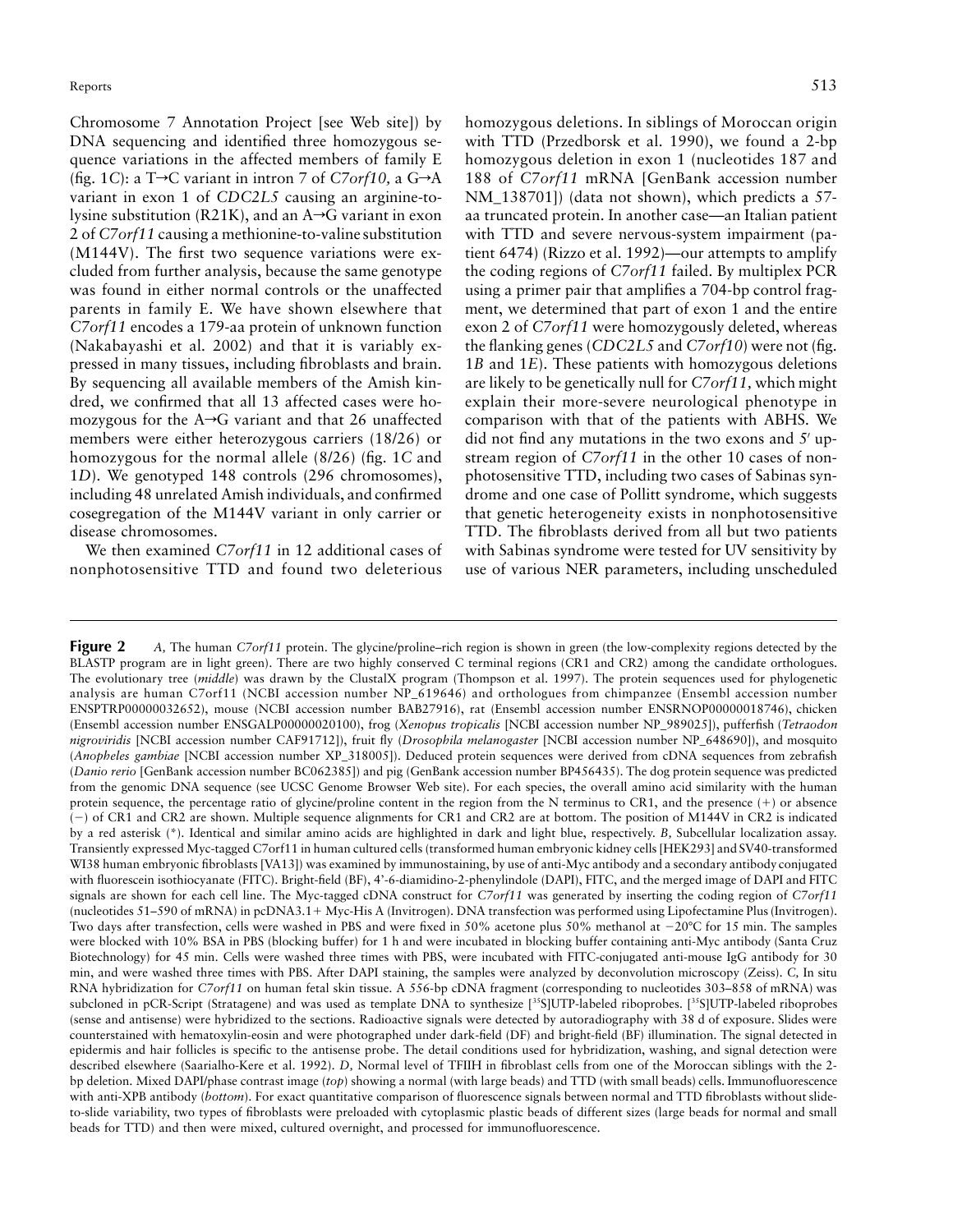#### **Table 1**

| <b>STUDY</b>                               | FINDING <sup>a</sup> FOR                                    |                  |                              |                                             |                                       |                                             |                                      |
|--------------------------------------------|-------------------------------------------------------------|------------------|------------------------------|---------------------------------------------|---------------------------------------|---------------------------------------------|--------------------------------------|
|                                            | Isolated TTD <sup>b</sup>                                   | Sabinas Syndrome | ABHS                         | Moroccan Siblings                           | Pollitt Syndrome                      | Patient 6474<br>(Present Study)             | IBIDS <sup>b</sup>                   |
| Clinical features:                         |                                                             |                  |                              |                                             |                                       |                                             |                                      |
| Hair defect                                |                                                             |                  |                              |                                             |                                       |                                             |                                      |
| Nail dystrophy                             |                                                             |                  |                              |                                             |                                       |                                             |                                      |
| Mental retardation                         | $-$ (IQ 80)                                                 | $+$ (IQ 50–60)   | $+$ <sup>c</sup> (IQ 90)     | $+ (IQ 25-40)$                              |                                       |                                             |                                      |
| Growth retardation                         |                                                             |                  | $+$ <sup>c</sup>             |                                             |                                       |                                             |                                      |
| Ichthyosis                                 |                                                             |                  |                              |                                             |                                       |                                             |                                      |
| Decreased fertility                        |                                                             | $^{+}$           | $+$ <sup>e</sup>             |                                             |                                       |                                             |                                      |
| Other features                             |                                                             |                  |                              | Ataxia                                      | Ataxia, dental caries Severe nervous- | system impairment                           | Cataract, collodion<br>skin at birth |
| UV sensitivity of fibroblasts <sup>8</sup> | ND                                                          | ND               | ND                           | No UV sensitivity                           | No UV sensitivity                     | No UV sensitivity                           | ND                                   |
| Mutations in $C7orf11h$                    | N <sub>D</sub>                                              | No mutation      | 480A $\rightarrow$ G (M144V) | 187 188delGG                                | No mutation                           | Deletion: part exon 1<br>and entire exon 2  | ND                                   |
| Reference                                  | Alfandari et al. 1993 Howell et al. 1981 Baden et al. 1976; |                  | Jackson et al. 1974          | Przedborski et al. 1990 Pollitt et al. 1968 |                                       | Rizzo et al. 1992;<br>Stefanini et al. 1992 | Jorizzo et al. 1982                  |

#### **Clinical Features and** *C7orf11* **Mutations in Patients with Nonphotosensitive TTD**

<sup>a</sup> ND = not determined;  $+$  = presence; - = absence.

**b** The isolated TTD cases and the ichthyosis, brittle hair, impaired intelligence, decreased fertility, and short stature (IBIDS) cases were not analyzed in this study but are included in the table to show the extent of the spectrum of TTD symptoms.

c Mild.

d Ichthyosiform areas presen<sup>t</sup> only on the lower limbs.

e Male only.

f Gonadal dysfunction tested.

<sup>8</sup> UV sensitivity tests were performed using various NER parameters, including unscheduled DNA synthesis (global NER), recovery from transcription inhibition (transcription-coupled NER), and overall clonogenic cell survival after UV exposure.

<sup>h</sup> GenBank accession number NM\_138701.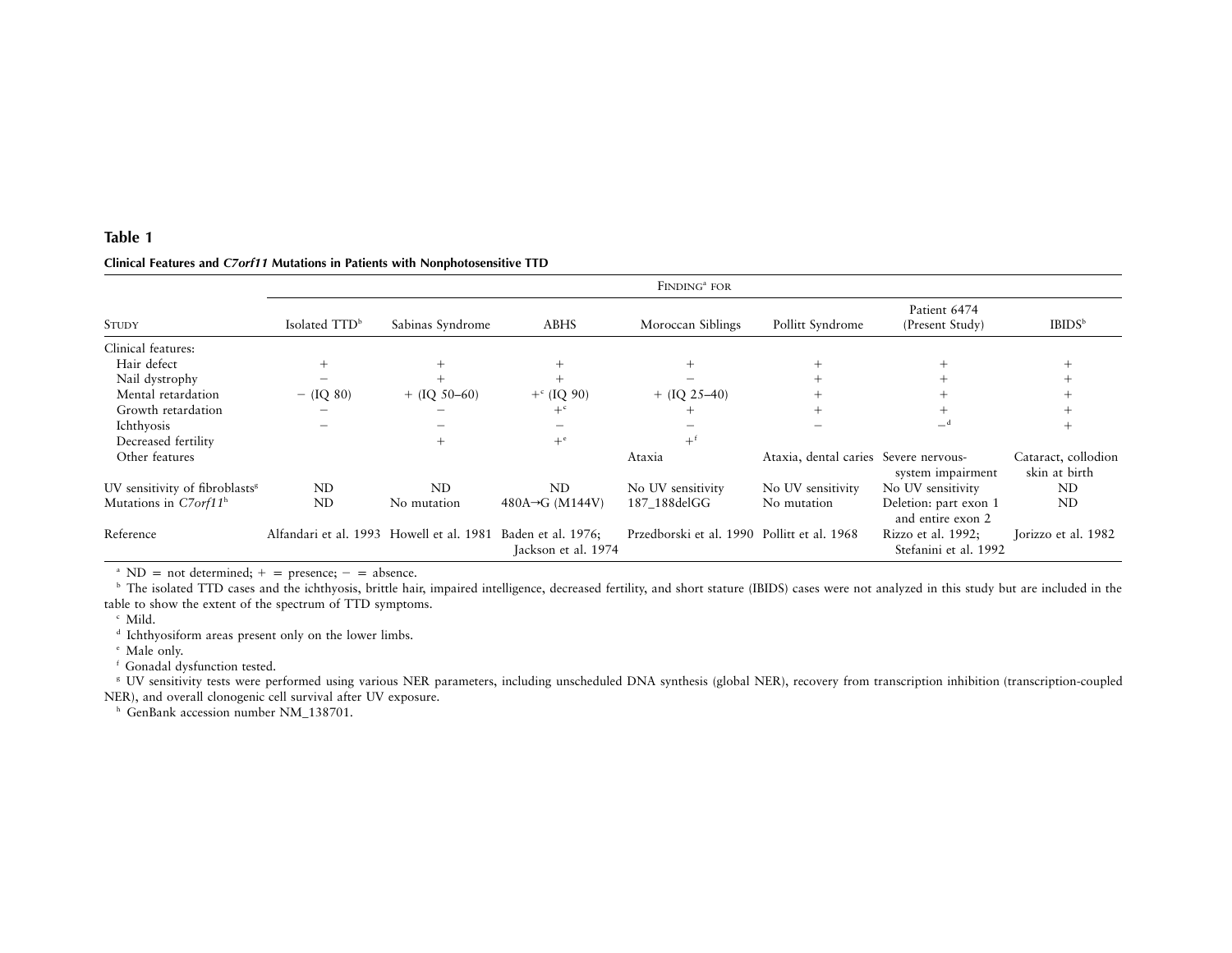DNA synthesis, recovery from transcription inhibition, and overall clonogenic cell survival after UV exposure. Microsatellite analysis also excluded the 2-Mb *C7orf11* locus from involvement in Sabinas syndrome. Therefore, we have designated *C7orf11* with the symbol *TTDN1* (TTD nonphotosensitive 1).

We identified predicted proteins with sequence similarity to human *C7orf11* in six mammalian species as well as chicken, frog, fish, and insects, but not in lower eukaryotic species (*C. elegans* and yeast). The first twothirds of the human *C7orf11* protein is remarkably glycine/proline–rich (45% in 125 aa), and this feature is more evident in higher eukaryotic species (fig. 2*A*). There are two highly conserved regions: CR1, conserved from zebrafish to human, and CR2, conserved from mosquito to human (fig. 2*A*). The mutant M144V found in patients with ABHS is located in the three amino acid residues (SML) in CR2 that are conserved in all species. To examine the subcellular localization of *C7orf11,* we transfected Myc-epitope–tagged protein into cultured mammalian cells and found that it was predominantly expressed in the nucleus (fig. 2*B*); the pattern of the Mycepitope–mutated protein was indistinguishable from the wild type (data not shown). We performed in situ RNA hybridization analysis for *C7orf11* in human fetal skin tissue and found that it was expressed in epidermis and hair follicles, consistent with presentation of the phenotype (fig. 2*C*). *C7orf11* expression was not clearly detected in dermis by in situ hybridization, but it was found by RT-PCR in fibroblast cells.

To examine whether *C7orf11* mutations affect TFIIH cellular concentration, we performed comparative immunofluorescence analysis, using antibody against the xeroderma pigmentosum group B protein (XPB) (a core component of TFIIH), and found that the TFIIH levels in normal controls and in fibroblasts from a patient with TTD (one of the Moroccan siblings with the 2-bp deletion) are the same (fig. 2*D*). This result, combined with the observation that mutations could not be detected in any of TFIIH subunits and with the genetic mapping data (not shown), suggests that the defect in nonphotosensitive TTD is independent of TFIIH action.

To our knowledge, *C7orf11* is the first gene identified as mutated in patients with nonphotosensitive TTD. Since these mutations were found in only a subset of nonphotosensitive TTD cases, it is likely that there is more than one disease-causing gene, as was found for photosensitive TTD. Photosensitive TTD is caused by mutations in genes encoding subunits (*XPD, XPB,* and *TTD-A*) of the TFIIH complex that functions in transcription and DNA repair. Since there is an absence of cutaneous photosensitivity in the patients with *C7orf11* mutations and since the protein demonstrates a nuclear localization, it is possible that *C7orf11* may have a role in transcriptional processes but have no role in DNA

repair. Moreover, the brittle hair observed in patients with TTD is thought to result from the reduced expression of high-sulfur proteins (intermediate keratin filaments and matrix proteins) in the late stage of keratinocyte differentiation (Bergmann and Egly 2001). Genes in these pathways and/or proteins associated with *C7orf11* would be the primary candidates for involvement in other nonphotosensitive TTD cases.

## **Acknowledgments**

We thank Alli Tallqvist for skillful technical assistance in RNA in situ hybridization experiments. We acknowledge The Centre for Applied Genomics, the Genome Canada/Ontario Genome Institute, the Hospital for Sick Children Foundation, the Association Française contre les Myopathies, and the Dykstra Foundation in Detroit (grant to C.E.J.). S.W.S. is an Investigator of the Canadian Institutes of Health Research, a Scholar of the McLaughlin Centre for Molecular Medicine, and an International Scholar of the Howard Hughes Medical Institute.

### **Electronic-Database Information**

Accession numbers and URLs for data presented herein are as follows:

- The Chromosome 7 Annotation Project, http://www.chr7.org/ (for seven candidate genes on 7p14)
- Ensembl, http://www.ensembl.org/ (for proteins from chimpanzee [accession number ENSPTRP00000032652], rat [accession number ENSRNOP00000018746], and chicken [accession number ENSGALP00000020100])
- GenBank, http://www.ncbi.nlm.nih.gov/Genbank/ (for human *C7orf11* mRNA [accession number NM\_138701] and cDNA sequences from zebrafish [accession number BC062385] and pig [accession number BP456435])
- NCBI, http://www.ncbi.nlm.nih.gov/ (for human C7orf11 [accession number NP\_619646] and orthologues from mouse [accession number BAB27916], frog [accession number NP\_989025], pufferfish [accession number CAF91712], fruitfly [accession number NP\_648690], and mosquito [accession number XP\_318005])
- Online Mendelian Inheritance in Man (OMIM), http://www .ncbi.nlm.nih.gov/Omim/ (for Amish brittle-hair syndrome, Sabinas syndrome, and Pollitt syndrome)
- UCSC Genome Browser, http://genome.ucsc.edu/

## **References**

- Alfandari S, Delaporte E, van Neste D, Lucidarme-Delespierre E, Piette F, Bergoend H (1993) A new case of isolated trichothiodystrophy. Dermatology 186:197–200
- Baden HP, Jackson CE, Weiss L, Jimbow K, Lee L, Kubilus J, Gold RJ (1976) The physicochemical properties of hair in the BIDS syndrome. Am J Hum Genet 28:514–521
- Bergmann E, Egly JM (2001) Trichothiodystrophy, a transcription syndrome. Trends Genet 17:279–286
- Botta E, Nardo T, Broughton BC, Marinoni S, Lehmann AR,